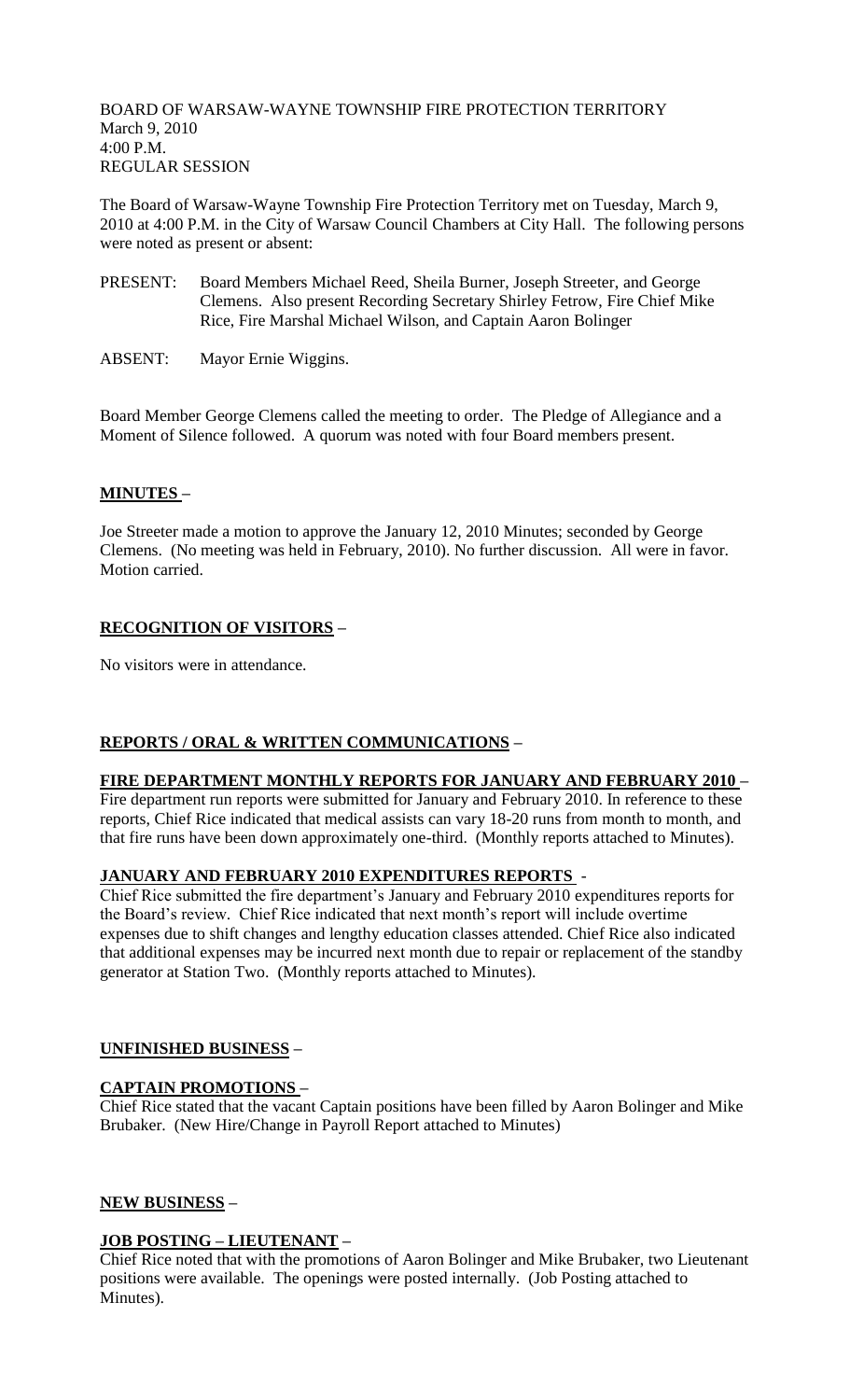### **LIEUTENANT PROMOTIONS** –

Chief Rice stated that the department has gone through the hiring process for the Lieutenant positions, and the Board of Works has approved the promotions of Andrew Callaway and Brian Drobitsch. The hiring process consisted of a written test and interviews. Chief Rice stated there were seven applicants with one applicant turned down due to not meeting the department's years of service requirement. (Documentation attached to Minutes).

#### **1782 BUDGET NOTICE FROM DLGF AND RESOLUTION NO. 2010-01-04** –

Chief Rice indicated that the DLGF cut \$360,000 from the Fire Territory's personal services appropriation. According to Chief Rice, this cut should not affect the Fire Territory's daily operation. When the budget was submitted to the State, it included twelve additional staff. The \$360,000 cut reflects approximately three and one-half to four personnel. Chief Rice noted that the 1782 Notice and the City of Warsaw's request for changes to that notice was due to a disagreement between the DLGF and the City of Warsaw regarding the Fire Territory receiving COIT funds. With assistance from Paige Gregory, H. J. Umbaugh and Associates, it was determined and agreed that the Fire Territory could receive COIT funds. Chief Rice is expecting to have a final report from the DLGF at next month's meeting. Discussion followed. (Documentation attached to Minutes).

# **2010 IDHS GRANT – PERMISSION TO APPLY** –

Chief Rice presented a request to apply for an Indiana Homeland Security Foundation grant in the amount of \$4,000. Approval to apply was given at the March 5, 2010 Board of Works meeting. This grant, if awarded, would be used for technical rescue equipment. Discussion followed. (Documentation attached to Minutes).

#### **UNDERWRITERS LABORATORY AGREEMENT** –

Chief Rice stated that Underwriters Laboratory tests the department's ground ladders and aerial ladder truck. NFPA requires that the aerial truck be tested yearly, and the department has also chosen to have the ground ladders tested yearly. The cost has remained the same as last year. This Agreement was approved at the March 5, 2010 Board of Works meeting. (Agreement attached to Minutes).

### **TRAVEL REQUESTS FOR JANUARY AND FEBRUARY 2010 –**

Chief Rice passed out travel request sheets prepared by the Human Resources office which were presented to the Board of Works on 1/21/10, 2/5/10 and 2/19/10. Chief Rice stated that two members attended an ice dive rescue operations class in Illinois and two additional members will be attending FDIC in April in Indianapolis. (Documentation attached to Minutes).

#### **OTHER MATTERS THAT MAY COME BEFORE THE BOARD –**

#### **JOB DESCRIPTION CHANGES – DIVISION OFFICER / TRAINING** –

Chief Rice indicated that with the assistance of Jennifer Whitaker, Human Resources Director for the City of Warsaw, the Division Officer / Training position's job description has been changed to a non-exempt status per FLSA guidelines. Supervisory responsibilities have been removed from the position allowing for the status change. This position will be a 40-hour per week position eligible for overtime. Discussion followed. (Documentation attached to Minutes).

#### **VOLUNTEER FIREFIGHTER BENEFIT SCHEDULE AND AGREEMENT FOR 2010** –

Chief Rice stated that the Volunteer Agreement has been accepted by the volunteer members. A completed, signed Agreement by the Board of Works members, Chief Rice and Warsaw Volunteer Fire Department members was presented. (Agreement attached to Minutes).

#### **ADDITIONAL INFORMATION PRESENTED TO BOARD MEMBERS** –

Chief Rice distributed a False Alarm Report for 2009. He indicated a request for this information was made previously at a City Council meeting. Fire Marshal Wilson explained the different types of false alarms and gave a brief overview of the report. Discussion followed. (Documentation attached to Minutes).